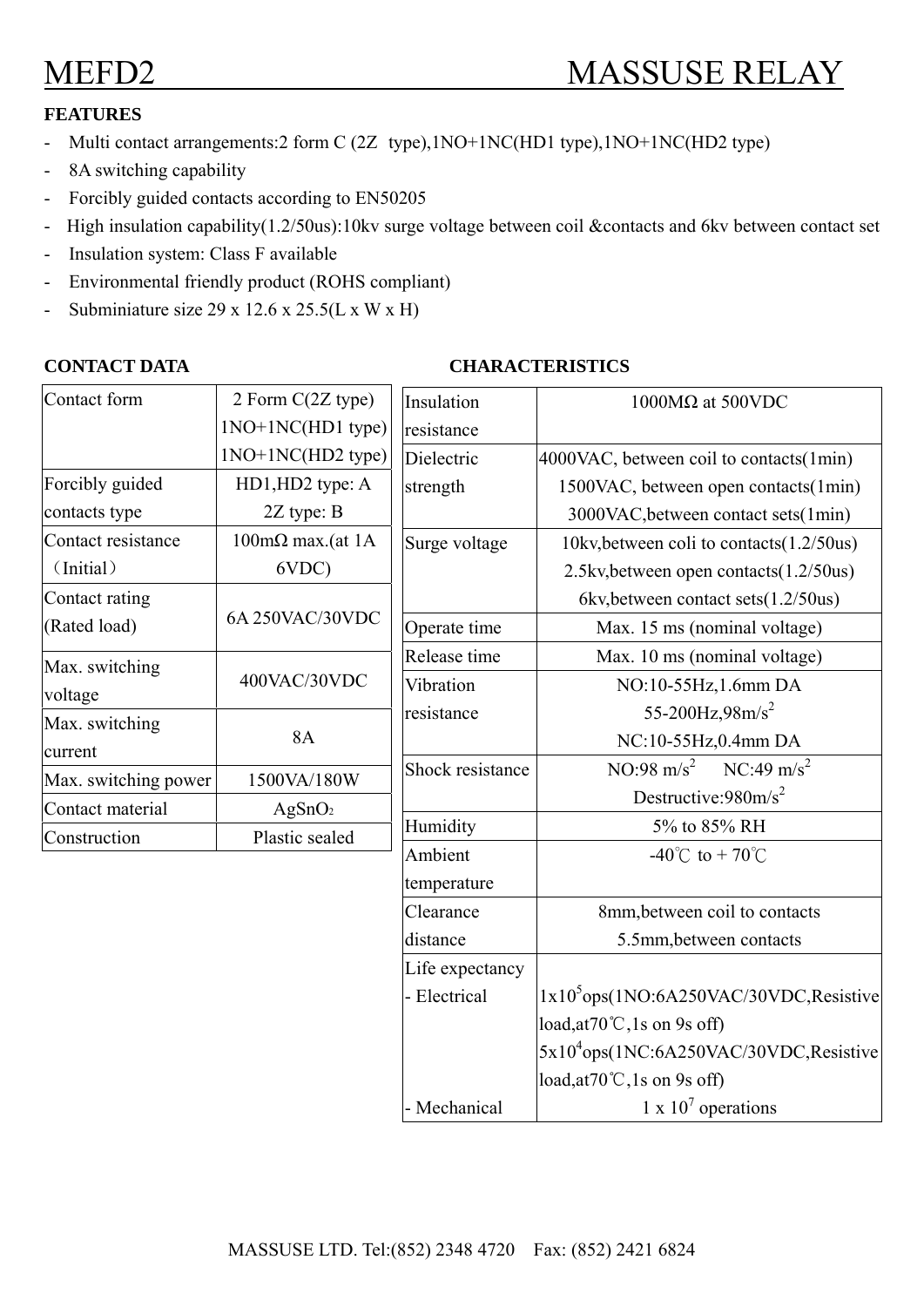## **COIL SPECIFICATIONS**

| Nominal | Pick-up   | Drop-out  | Nominal         | Coil resistance Power |                          | Max.         |
|---------|-----------|-----------|-----------------|-----------------------|--------------------------|--------------|
| voltage | voltage   | voltage   | current         | $(\Omega \pm 10\%)$   | $\text{consumption}(mW)$ | allowable    |
| (VDC)   | VDC(Max.) | VDC(Min.) | $(mA \pm 10\%)$ |                       |                          | voltage(VDC) |
| 5       | 3.80      | 0.5       | 140             | 35.7                  | 700                      |              |
| 6       | 4.50      | 0.6       | 117             | 51                    | 700                      |              |
| 9       | 6.80      | 0.9       | 77.5            | 116                   | 700                      |              |
| 12      | 9.00      | 1.2       | 58              | 206                   | 700                      |              |
| 15      | 11.3      | 1.5       | 46.7            | 321                   | 700                      |              |
| 18      | 13.5      | 1.8       | 37              | 483                   | 700                      |              |
| 21      | 15.8      | 2.1       | 33.3            | 630                   | 700                      | 130% of      |
| 24      | 18.0      | 2.4       | 29              | 823                   | 700                      | nominal      |
| 36      | 27.0      | 3.6       | 19.5            | 1851                  | 700                      | voltage      |
| 40      | 30.0      | 4.0       | 17.5            | 2286                  | 700                      |              |
| 48      | 36.0      | 4.8       | 14.5            | 3291                  | 700                      |              |
| 60      | 45.0      | 6.0       | 11.7            | 5142                  | 700                      |              |
| 80      | 64.0      | 8.0       | 8.8             | 9143                  | 700                      |              |
| 110     | 82.5      | 11.0      | 6.4             | 17285                 | 700                      |              |

### **ORDERING INFORMATION**

| <b>MEFD2</b>      | 012<br>۰. | H1<br>$\blacksquare$      |                      |          |                                   | Ġ              |
|-------------------|-----------|---------------------------|----------------------|----------|-----------------------------------|----------------|
| Model No.         |           | Coil Voltage Contact Form | Package Type Contact |          | Insulation System Contact plating |                |
|                   |           |                           |                      | Material |                                   |                |
| MEFD <sub>2</sub> | $5VDC-$   | $H1:1NO+1NC$              | Nil: Flux            | T: AgSnO | Nil: Class B                      | Nil: No gold   |
|                   | 110VDC    | (type 1)                  | Proof                |          | F: Class F                        | plated         |
|                   |           | $H2:1NO+1NC$              | S: Sealed            |          |                                   | G: Gold plated |
|                   |           | (type 2)                  |                      |          |                                   |                |
|                   |           | 2Z:2C                     |                      |          |                                   |                |